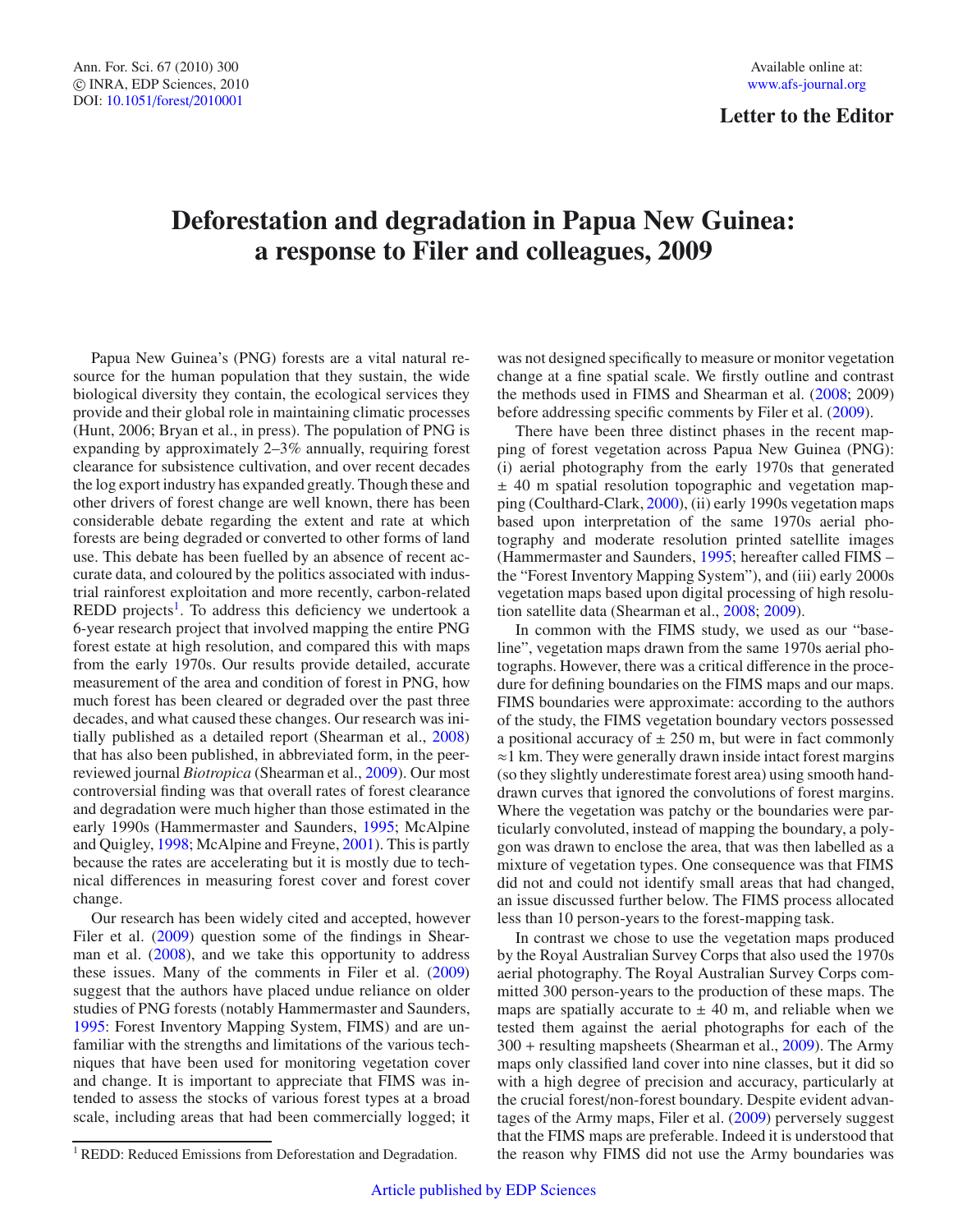because FIMS aimed to classify land cover into some 63 primary classes and several hundred "complexes". It did this so that these classes could be combined with timber volume inventory data. The principle aim of FIMS was to develop data to underpin the forestry industry, not to develop baselines for change detection.

Though both the FIMS "1996" and our "2002" vegetation maps are both based on satellite data, they differ in several ways that are important for measuring vegetation change. Instead of using orthorectified digital imagery, FIMS acquired unorthorectified prints from the early 1990s (but specified as "1996"), produced at an approximate scale of at least 1:250 000. The use of prints meant that the satellite imagery could not be precisely superimposed on their 1972 maps in a GIS system. The FIMS 1970s vector coverage and the image prints were also orthocorrected differently, creating uncontrolled positional deviations. Technical issues associated with the transferral of data from the prints to the GIS platform resulted in some errors in the location of vegetation features by up to several kilometers. These various issues had several important ramifications for detecting change. Only large differences between the 1970s vectors and 1990s prints could be detected – indeed this process did not create a new 1990s surface, it just selected polygons from the FIMS 1970s baseline polygon coverage that were apparently most obviously deforested from visual examination of the 1990s hard copy prints. Consequently, the FIMS change assessment was skewed towards the identification of large areas that had possibly been cleared, and away from assessing small-scale change and forest-edge clearance that one would expect would be associated with the expansion of the subsistence agricultural zones, or other drivers of forest-change. In total only 488 "change" polygons were created. The minimum size of these polygons was approximately 1  $km<sup>2</sup>$  and there were very few (17) of this size. The average size of "change" polygon in FIMS is approximately  $3000$  ha or  $30 \text{ km}^2$  – a discrete area far larger than is likely to occur in ≈20 years from increasing the size or number of food gardens, and much larger than the width of a logging road. Indeed we wonder why Filer et al. [\(2009\)](#page-3-5) did not ask why change had apparently occurred in only 488 areas of the country. Surely if it was happening across these large zones, it was likely to be occurring in many smaller zones as well?

In contrast, to generate a 2002 wall-to-wall forest map of PNG, we used high resolution 7-band digital satellite data (and some 4 band SPOT4  $\&$  5), a new SRTM 90 m resolution digital elevation model (and Ground Control Points) to orthorectify images, and digital pattern recognition techniques to assist in vegetation classification. Together these enabled us to map boundaries more precisely and accurately as well as generating an actual forest cover map (Shearman et al., [2008;](#page-3-0) [2009\)](#page-3-1). Our classifications were field-verified using a statistically robust aerial survey program. As both of our 1972 and 2002 maps were orthorectified to grid co-ordinates we could precisely superimpose them and measure changes in boundary location with confidence (about  $\pm$  50 m sd) of a minimum area of change of 1 ha.

Though we initially planned to use FIMS "1975" and "1996" vegetation maps as baselines for comparison with our "2002" map, the technical limitations of unrectified data and incomplete and approximate boundary mapping in FIMS persuaded us that this could not be justified (see discussion in Shearman et al., [2008](#page-3-0); [2009](#page-3-1)). There was nothing superficial or devious about this: we went to great lengths to test both the FIMS maps and the Army maps before accepting the latter as the better baseline: a decision that added more than two years' work to our project.

Overall, it is highly likely that the scale and methods used in FIMS generally resulted in an overestimation of the size of large discrete cleared areas and areas of non-forest (and underestimated forest areas), and in most places generated an underestimation of small-scale change that was occurring across the landscape through a gradual process of nibbling at forest margins or the creation of new food gardens within forested areas. The FIMS vegetation complexes provided no boundaries for comparison. Further, the positional errors associated with the generalization of complex vegetation boundaries and their transferral to a GIS platform, were such that the FIMS polygons cannot be used as a baseline for new assessments of vegetation change.

Suggestions by Filer and colleagues that the 1990s FIMS, MASP and PNGRIS maps could be used to assess forest change indicate that they do not understand the limitations of those studies and did not read our discussion of these issues in Shearman et al. [\(2008\)](#page-3-0). Indeed, MASP (Mapping Agricultural Systems in PNG) (Bourke et al., [1998](#page-3-7)) did not attempt to map forests at all – it defined agricultural zones at a 1:500 000 scale. While PNGRIS was technically advanced for its time, it could not be used for accurate change analyses of forestry assessments. This was because of two reasons. PNGRIS incorporated forest descriptions at a 1:1 000 000 scale (derived from the CSIRO Land Research series and 1970s aerial photography) as a "field" within a 1:500 000 representation of PNG landforms (Bellamy and McAlpine, [1995](#page-3-8)). The basic unit of mapping, the landform, does not commonly concur with forest boundaries, and in any case, the scale of the mapping was too coarse to accurately reflect forest boundaries. Indeed, an upgraded version of PNGRIS was created at a much finer scale in 2008 in order to overcome these spatial limitations (Bryan and Shearman, [2008\)](#page-3-9). Discussion and examples showing the limitations of FIMS and PNGRIS have been published in Shearman et al. [\(2008\)](#page-3-0), Bryan and Shearman [\(2008](#page-3-9)) and Shearman et al. [\(2009\)](#page-3-1), yet have been ignored by Filer et al. [\(2009](#page-3-5)). FIMS, MASP and PNGRIS have all proved valuable for the goals for which they were intended but they have limitations as baselines for precisely measuring vegetation change.

In the mid-1990s, FIMS came to have a central role as a source of summary information on PNG forests, so our decision to discard it from our analysis of forest change surprised and evidently angered some of those who had come to heavily rely upon it in their publications. The FIMS study estimated the average annual rate of forest change (1975–1996) as 0.5%, which is lower than in many other tropical countries and suggested that human impacts were relatively minor. Rates of forest change (early–1970s to early–1990s) estimated from FIMS were also treated as constants by some users of that survey (FAO, [2005a](#page-3-10); [2005b](#page-3-11)), even though a cursory consideration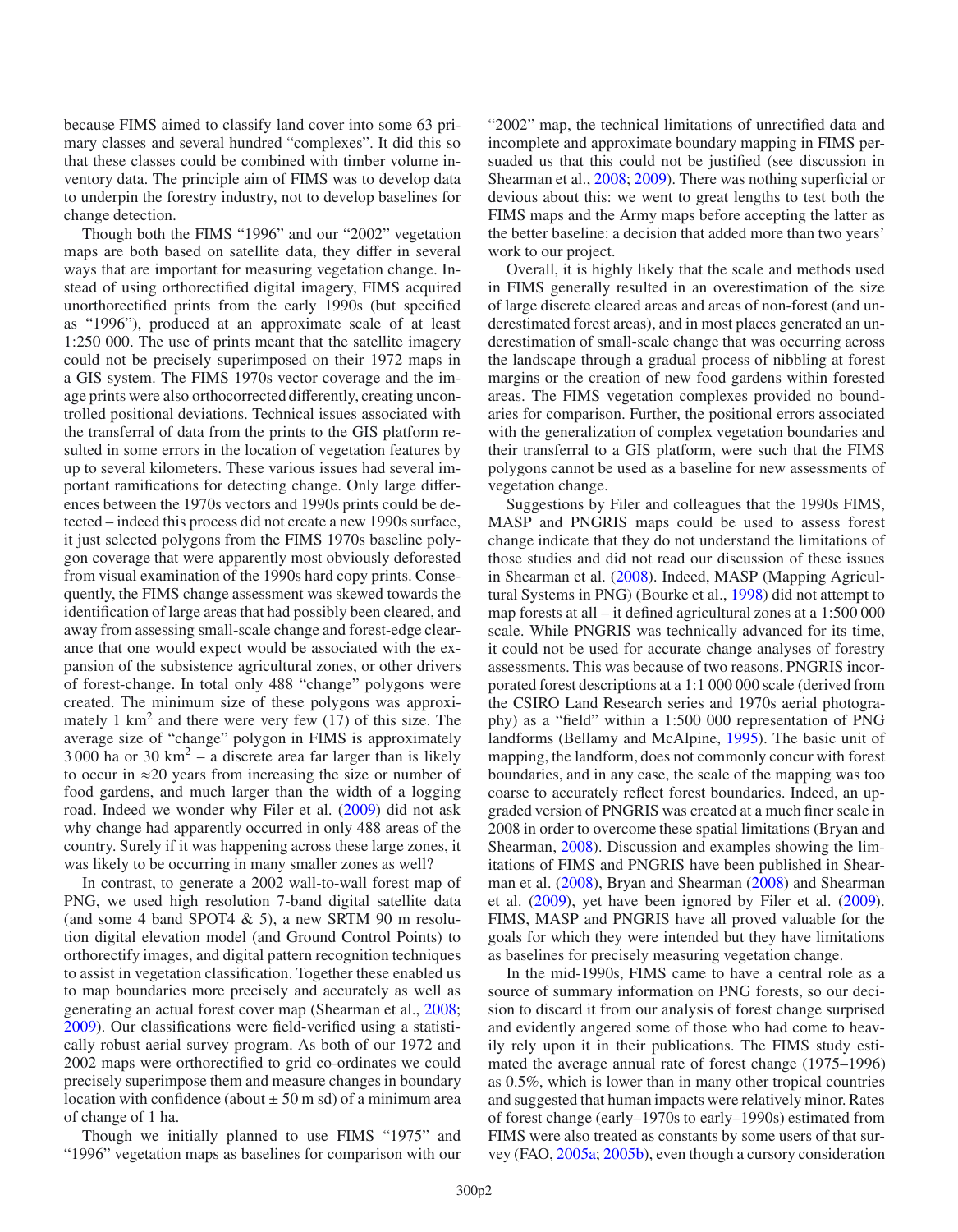of the drivers of change such as subsistence-related activity, population size and timber exports show well-documented increases over recent decades. Our estimate that by 2002 the overall rate of forest change was  $\approx 1.4\%$  does necessitate the re-evaluation of the impacts of logging, fires, subsistence activity and other drivers of forest change in PNG.

In summary, neither FIMS nor MASP nor PNGRIS provide sufficiently accurate forest boundaries at an appropriate scale against which forest change and condition can adequately be measured. We do not therefore provide further discussion of each individual statement or argument made by Filer et al. [\(2009\)](#page-3-5) where FIMS, MASP or PNGRIS derived data have been used as supporting evidence. However, there are several other miss-statements of fact, or misrepresentations made by Filer and colleagues [\(2009\)](#page-3-5) that are now addressed.

Filer and colleagues (Section 2.1, p. 3) claim there was "semantic confusion" over our forest definitions. However we provided precise logical definitions of forest types, deforestation and degradation at the outset, and applied these rigorously in Shearman et al. [\(2008;](#page-3-0) [2009\)](#page-3-1). Our use of terms follows those widely accepted in the field (Olander et al., [2008;](#page-3-12) Paijmans, [1976\)](#page-3-13).

Filer et al. [\(2009\)](#page-3-5) suggest that much of what we recorded as net forest loss via subsistence-related activities, and also net loss and degradation due to logging, could be regenerated in future, and therefore imply we ought not to have measured it. This is a strange argument given one of the main aims of our study was to measure actual forest change over the past 30 years, not potential future change. Filer et al. (Section 2.2, p. 5) also claim we have assumed that degraded or cleared forest cannot regenerate, an assumption we certainly never made. Clearly, some regeneration of degraded forest is likely, and we did incorporate regeneration over the study period: our summary statistics represent *net* change as we measured both forest loss and gain. We found substantial net deforestation and degradation of forest due to logging, with 23% of the logged forest area being deforested within the study period – the remaining 77% being degraded. Clearly we are unable to predict exactly how much regeneration will occur in future given the acceleration of human impacts and influences of climate change. Contrary to findings from FIMS, we found substantial net subsistence-related clearing, suggesting that increasing rural populations are causing deforestation and not merely increased agricultural intensification. This cannot be dismissed as part of the normal cultivation cycle as Filer et al. (Section 2.2, p. 5) suggest, because we measured both forest gain and loss over 30 years, and found a substantial net loss. The reason that FIMS did not detect much net subsistence-related clearing appears to be due to the lower resolution and precision of that study (discussed above).

Filer et al. (Section 3.1, p. 7) claim that there is no link between rainforest logging and fire, despite evidence to the contrary both in PNG and other countries (Cochrane and Laurance, [2008,](#page-3-14) Nepstad, et al., [1999\)](#page-3-15). We recorded areas deforested by fire within logged lowland forest, which spread into some adjacent unlogged forest, and also fires in unlogged sub-alpine forest that probably spread from adjacent grassland. We included photographs and images of a number of these

burned areas in Shearman et al. [\(2008\)](#page-3-0), and additional field verification in Shearman et al. [\(2009](#page-3-1)). Filer et al. (Section 3.1, p. 7) imply that we have claimed that deforestation is occurring because landless migrants have invaded logged forests. In fact we stated that this has *not* occurred to an appreciable extent.

Filer et al. (Section 2.2, p. 5) state that the impact of industrial logging activity mirrors that of subsistence cultivation, yet they do not provide any evidence to support this assertion. They state this despite much evidence showing that the impacts of industrial logging are substantially different to that of subsistence-related clearance, in location, intensity and ecological implications (Asner et al., [2006;](#page-3-16) [2009;](#page-3-17) Putz et al., [2000;](#page-3-18) Sist et al., [2003;](#page-3-19) Sist and Brown, [2004\)](#page-3-20).

Filer et al. (Section 4.3, p. 10) state there is no evidence that we "consciously inflated" our estimated rates of deforestation, disingenuously implying that the estimates are inflated. This is not correct. Filer et al., [\(2009\)](#page-3-5) may believe this in part due to their reliance on FIMS data, but also because they have attempted to estimate annual logged area from approximate harvest intensities, with only an indirect and approximate link to area change (Section 3.2, p. 7). In contrast, we estimated the annual logged area between 1972 and 2002, from the direct physical measurement of logged area over this period. Filer et al., failed to find any evidence that our results were inflated, precisely because they were not.

Filer et al. (Section 3, p. 6) query our measured areas of logged forest, deforestation due to fire, the area cleared via subsistence-related activities and plantations (oil palm, cocoa, coconut etc.) but offer no recent data or evidence to back their assertions. It is hard to address such comments beyond reiterating the limitations of past estimates such as those in FIMS and the accelerating rate of change in PNG.

<span id="page-2-1"></span><span id="page-2-0"></span>We welcome scientific debate and rigorous review of our research but are disappointed that some critical comments by Filer et al. [\(2009\)](#page-3-5) appear to stem from a lack of appreciation of current techniques of measuring nationwide vegetation change, uncritical acceptance of past studies and the belief that long-held opinions have the weight of scientific measurement.

> <span id="page-2-2"></span>**Philip L. Shearman**[1](#page-2-0),[2](#page-2-1) **Jane Bryan**<sup>1</sup>,<sup>2</sup>**, Julian Ash**[3](#page-2-2)**, Brendan Mackey**[4](#page-2-3)**, Barbara Lokes**<sup>1</sup>

<span id="page-2-3"></span><sup>&</sup>lt;sup>1</sup> UPNG Remote Sensing Centre, P.O. Box 320, Biology Department, University of Papua New Guinea, Waigani, Port Moresby, Papua New Guinea

<sup>2</sup> School of Geography and Environmental Studies, University of Tasmania, Private Bag 78, Hobart, Tasmania, 7001, Australia

<sup>3</sup> School of Botany and Zoology, The Australian National University, Linnaeus Way, ANU, Canberra, 0200, Australia

<sup>4</sup> Fenner School of Environment and Society, The Australian National University, Linnaeus Way, ANU, Canberra, Australia